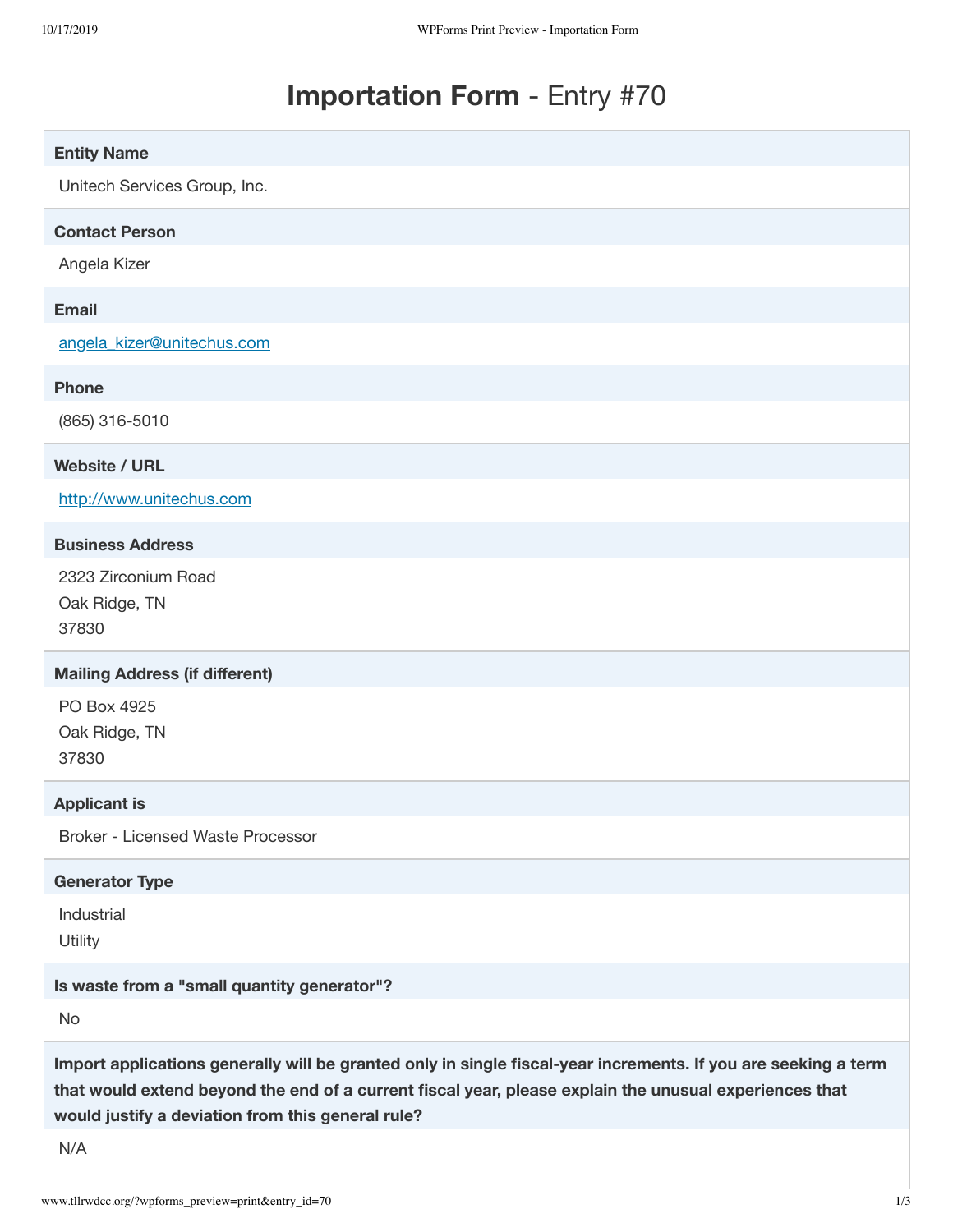| <b>Waste Volume (Cubic Feet)</b>                                                                                                                                              |
|-------------------------------------------------------------------------------------------------------------------------------------------------------------------------------|
| 500                                                                                                                                                                           |
| <b>Waste Radioactivity (Curies)</b>                                                                                                                                           |
| 10                                                                                                                                                                            |
| <b>Waste Classification</b>                                                                                                                                                   |
| Class A                                                                                                                                                                       |
| <b>Waste Form</b>                                                                                                                                                             |
| Unstable                                                                                                                                                                      |
| Does the proposed waste consist solely of sealed sources?                                                                                                                     |
| <b>No</b>                                                                                                                                                                     |
| Compact and/or unaffiliated state, territory, possession, or district of the United States where the waste<br>was generated (please list)                                     |
| all states except TX and VT                                                                                                                                                   |
| <b>Waste Description</b>                                                                                                                                                      |
| daw, metals, flowable material, resin, asbestos, hot particle                                                                                                                 |
| Does Applicant have any unresolved violation(s), complaint(s), unpaid fee(s), or past due report(s) with the<br>Texas Low-Level Radioactive Waste Disposal Compact Committee? |

**with radioactive waste receipt, storage, handling, management, processing, or transportation pending with any other regulatory agency with jurisdiction to regulate radioactive material including, without limitation,**

**the Texas Commission on Environmental Quality (TCEQ)?**

No.

No.

## **Applicant hereby certifies\* the following:**

The information provided herein is complete, accurate, and correct.

The waste proposed for importation is not waste of international origin.

The low-level radioactive waste for which this Import Application is submitted will be packaged and shipped in accordance with applicable state and federal regulations and is acceptable for disposal at the Compact Facility. The person submitting this Import Application is authorized by the Applicant to commit Applicant to each and every obligation and condition set forth herein and in the Agreement for Importation of Non-Party Compact Waste. A copy of a written document containing such authorization must be attached to this Import Application. Applicant has delivered to the specified disposal facility and TCEQ a copy of this Application for Importation of Compact Waste (along with any supplement or amendment thereto).

**Does Applicant have any unresolved violation(s), complaint(s), unpaid fee(s), or past due reports associated**